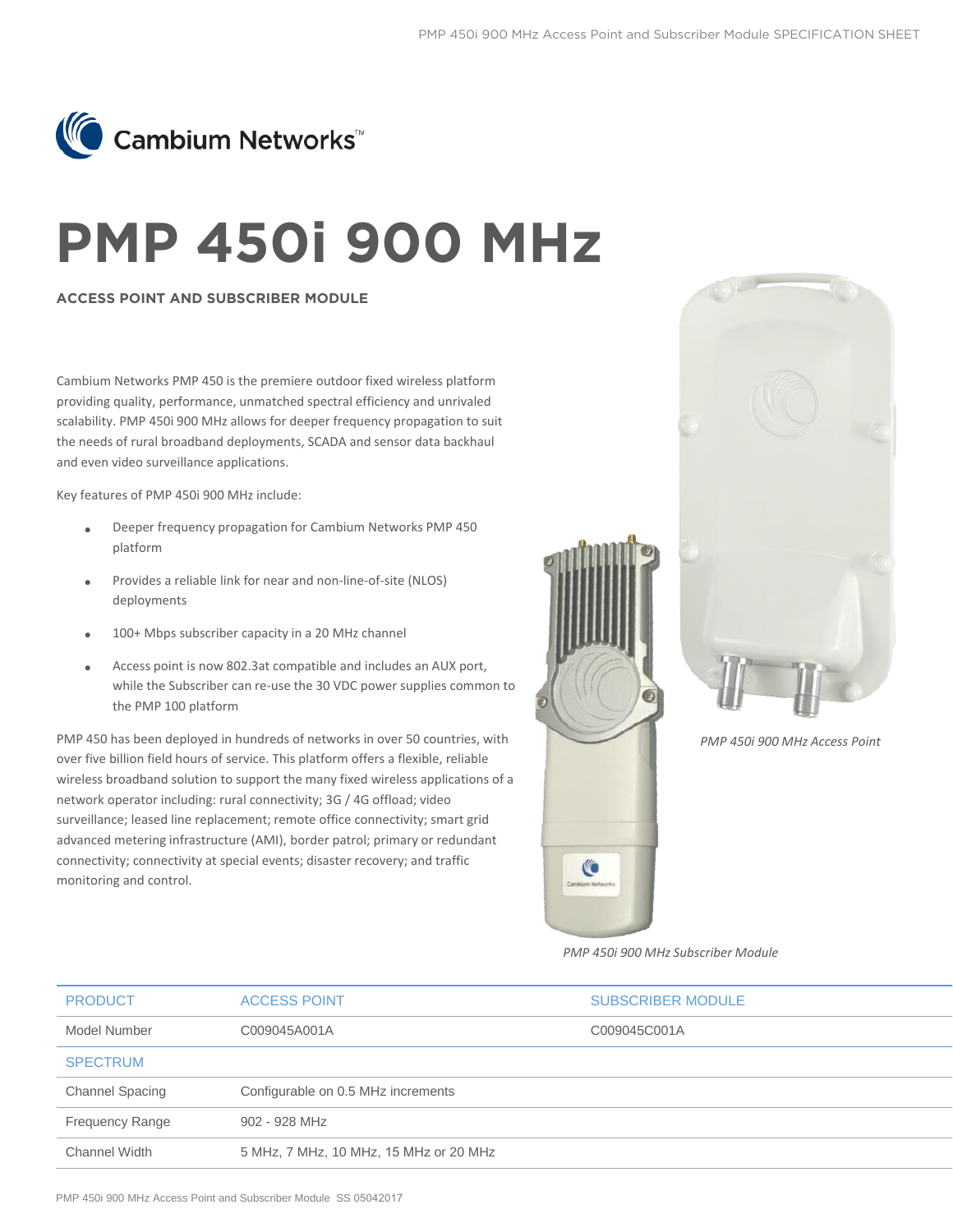## **Specifications**

| <b>INTERFACE</b>                       |                                                                                            |                                                            |
|----------------------------------------|--------------------------------------------------------------------------------------------|------------------------------------------------------------|
| MAC (Media Access<br>Control) Layer    | Cambium Networks proprietary                                                               |                                                            |
| Physical Layer                         | 2x2 MIMO OFDM                                                                              |                                                            |
| Ethernet Interfaced                    | 100/1000BaseT, full duplex, rate auto negotiated, 802.3 compliant (SM is 10/100BaseT only) |                                                            |
| Protocols Used                         | IPv4, UDP, TCP, IP, ICMP, Telnet, SNMP, HTTP, FTP                                          |                                                            |
| Network Management                     | HTTP, HTTPS, Telnet, FTP, SNMP v2 and v3                                                   |                                                            |
| <b>VLAN</b>                            | 802.1ad (DVLAN Q-inQ), 802.1Q with 802.1p priority, dynamic port VID                       |                                                            |
| <b>SECURITY</b>                        |                                                                                            |                                                            |
| Encryption                             | 56-bit DES, FIPS-197 128-bit AES                                                           |                                                            |
| <b>PERFORMANCE</b>                     |                                                                                            |                                                            |
| <b>Subscribers Per Sector</b>          | Up to 238                                                                                  |                                                            |
| <b>ARQ</b>                             | Yes                                                                                        |                                                            |
| <b>Modulation Levels</b><br>(Adaptive) | <b>MCS</b>                                                                                 | Signal to Noise Required (SNR, in dB)                      |
| 2X                                     | <b>QPSK</b>                                                                                | 10                                                         |
| 4X                                     | 16QAM                                                                                      | 17                                                         |
| 6X                                     | 64QAM                                                                                      | 24                                                         |
| 8X                                     | 256QAM                                                                                     | 32                                                         |
| Maximum Deployment<br>Range            | Up to 120 miles (190 km)                                                                   |                                                            |
| Latency                                | 3 - 5 ms, typical                                                                          |                                                            |
|                                        | Yes, via Autosync (CMM4 or UGPS)                                                           |                                                            |
| <b>GPS Synchronization</b>             |                                                                                            |                                                            |
| Quality of Service                     | Diffserve QoS                                                                              |                                                            |
| <b>LINK BUDGET</b>                     |                                                                                            |                                                            |
| <b>Transmit Power Range</b>            | 22 dB dynamic range (to EIRP limit by region) (1 dB<br>step)                               |                                                            |
| <b>Maximum Transmit Power</b>          | +25 dBm combined output                                                                    |                                                            |
| <b>PHYSICAL</b>                        | <b>ACCESS POINT</b>                                                                        | <b>SUBSCRIBER MODULE</b>                                   |
| Antenna Connection                     | 50 ohm, N-Type                                                                             | 50 ohm, RPSMA                                              |
| Surge Suppression                      | EN61000-4-5: 1.2us/50us, 500 V voltage waveform                                            | EN61000-4-5: 1.2us/50us, 500 V voltage waveform            |
| Mean Time Between<br>Failure           | > 40 Years                                                                                 | > 40 Years                                                 |
| Environmental                          | IP 66, 67                                                                                  | IP 55                                                      |
| Temperature / Humidity                 | -40°C to +60°C (-40°F to +140°F), 0-95% non-<br>condensing                                 | -40°C to +60°C (-40°F to +140°F), 0-95% non-<br>condensing |
| Weight                                 | Access Point: 1.8 kg (4 lbs.)                                                              | Subscriber Module: 0.45 kg (1 lb.)                         |
| Wind Survival                          | 190 km/hour (118 mi/hour)                                                                  | 190 km/hour (118 mi/hour)                                  |
| Dimensions (h x w x d)                 | Access Point: 26 x 13.4 x 6.4 cm (10.3" x 5.3" x<br>3.3")                                  | Subscriber Module: 30 x 9 x 5 cm (11" x 3.5" x 2")         |
| Power Consumption                      | 18 W typical, 20 W max (up to 50W with AUX port<br>in use)                                 | 12 W typical, 15 W max                                     |

PMP 450i 900 MHz Access Point and Subscriber Module SS 05042017